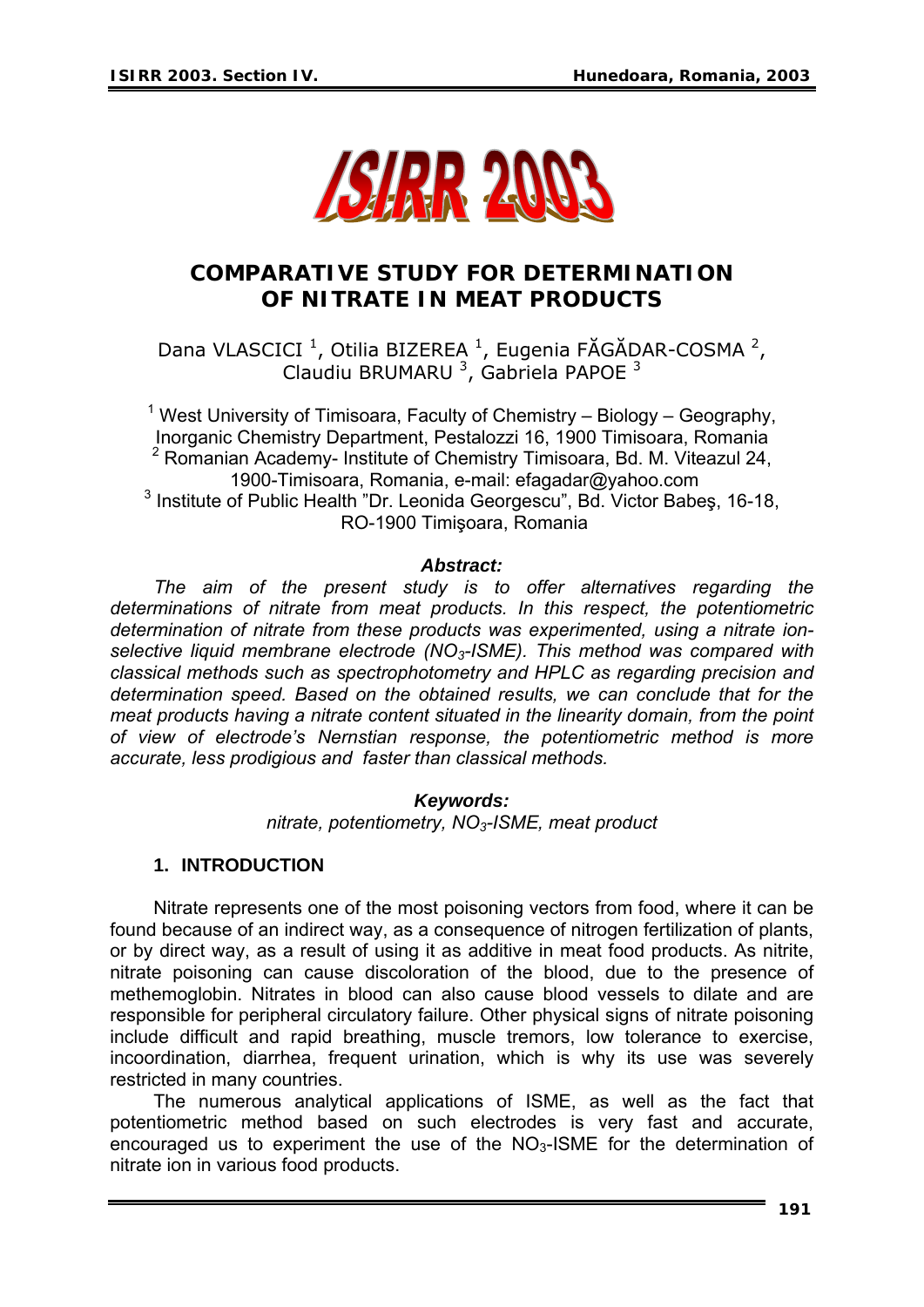## **2. EXPERIMENTAL**

*Equipment:*

- HITACHI U 1100 spectrophotometer ;
- Merck-Hitachi L 6200A HPLC system ;
- pH/mV digital Hanna Instruments HI 8817;
- NO<sub>3</sub>-ISME provided by Senzorom Cluj;
- Double junction reference electrode RA (0.3 M,  $Na<sub>2</sub>SO<sub>4</sub>$  in the 2<sup>nd</sup> salt bridge) provided by Senzorom Cluj.

#### *Reagents:*

- $10^{-1}$ M and  $5.10^{-2}$  M, NaNO<sub>3</sub> stock solutions (with constant ionic force J = 0.1), prepared from  $NaNO_3$  p.a., dried for 2 hours at 105 $^{\circ}C$ ;
- Solution for making dilution: 0.033 M,  $Na<sub>2</sub>SO<sub>4</sub>$  solution ;
- Nitrate etalon solutions, prepared from stock solutions by diluting, with concentrations between the range  $10^{-2}$  M $\div$ 2.5⋅10<sup>-4</sup> M.

*Extract preparation:* 10 g of homogeneous sample, weightened with 0.001 g precision, is quantitatively passed through a calibrated 200 mL volumetric flask, by adding of 100 mL water. The content of the flask is warmed up to 60-70 $\mathrm{^{\circ}C}$  on a water bath, for 30 minutes, under vigorous stirring. The sample is cooled to room temperature, and than 2 mL Carrez I reagent and 2 mL Carrez II reagent are added one by one (for deproteinization), the solution being well stirred after each adding. The sample is leaving to repose for 30 minutes and than is filled with water to mark. The content of the volumetric flask is well homogenized and than is filtered [1].

The extract obtained by this procedure is used for the determination of nitrate from meat products by all three above mentioned methods.

#### **3. RESULTS AND DISCUSSIONS**

The potentiometric determination of nitrate ion from meat with  $NO<sub>3</sub>$ -ISME was done by multiple standard addition, using 25 mL extract.

In case of potentiometric determination of nitrate, the main interference is given by chloride anion. In order to eliminate this interference, a 0.16 M,  $Aq_2SO_4$  solution in ammoniac was used. The interference of hydrogen-carbonate is avoided by changing the pH of the solution to the value of 3.5 (with concentrated sulfuric acid solution). Other disturbing agents are nitrite and carboxyl anions, their action are removed with the help of a solution made up from: aluminum sulfate, sulfanilic acid and boric acid, having the pH=3.5 (fixed with a 0.1 N natrium hydricum solution) [2].

The calibration curve for the electrode and the plots resulted from experimental data by multiple standard addition [3, 4] is presented in figures 1 and 2.

The spectrophotometric determination of nitrate from meat products with brucine was done using 10 mL extract, prepared as mentioned above. The absorbance was measured at 410 nm comparatively with control [5, 6, 7]. The nitrate ion concentration from meat products was established by the help of a calibration curve plotted in the same experimental conditions (figure 3).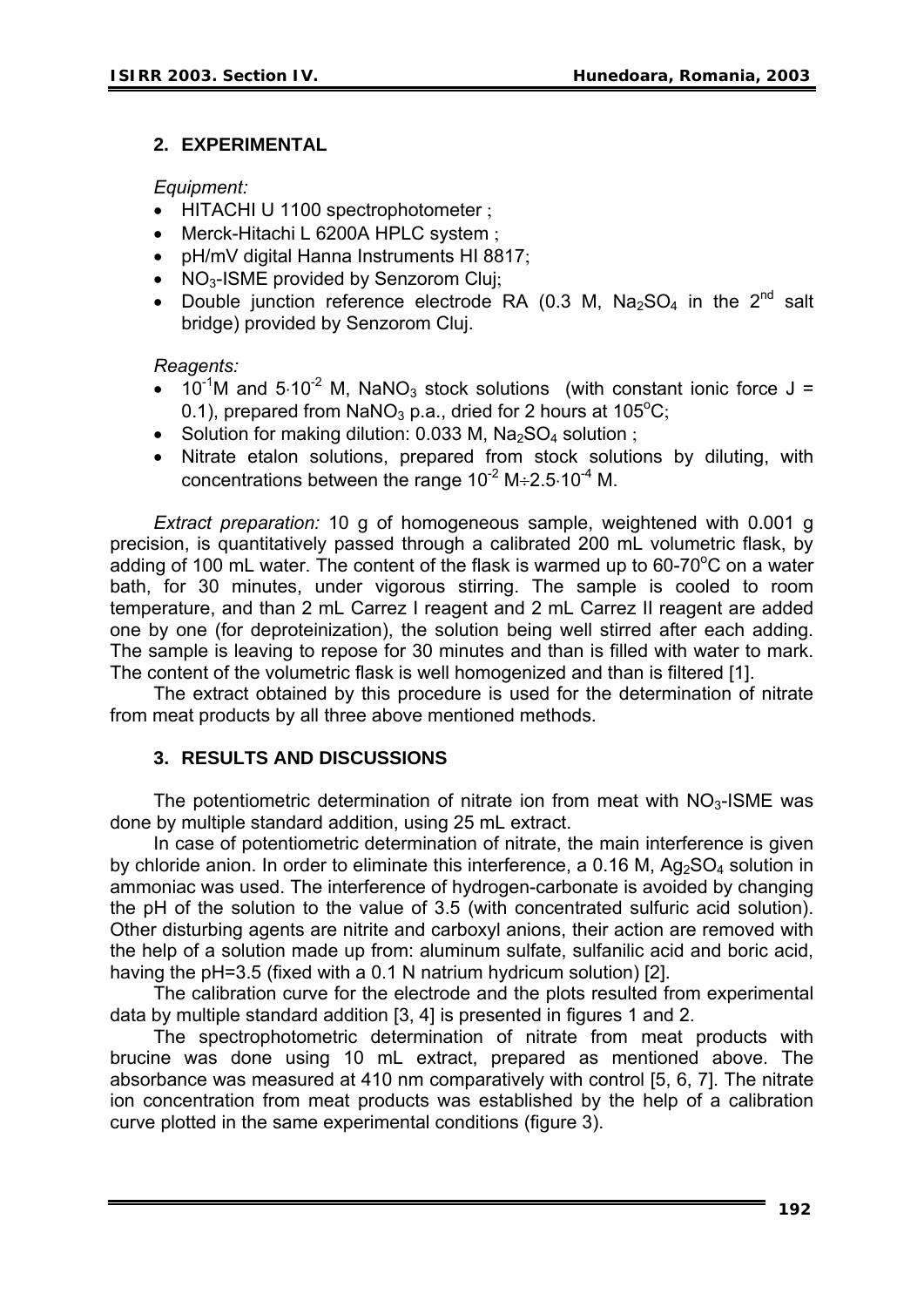

*Fig. 1. The transfer function of NO3-ISME*



*Fig. 2. The determination of nitrate ion from meat products by means of multiple standard additions*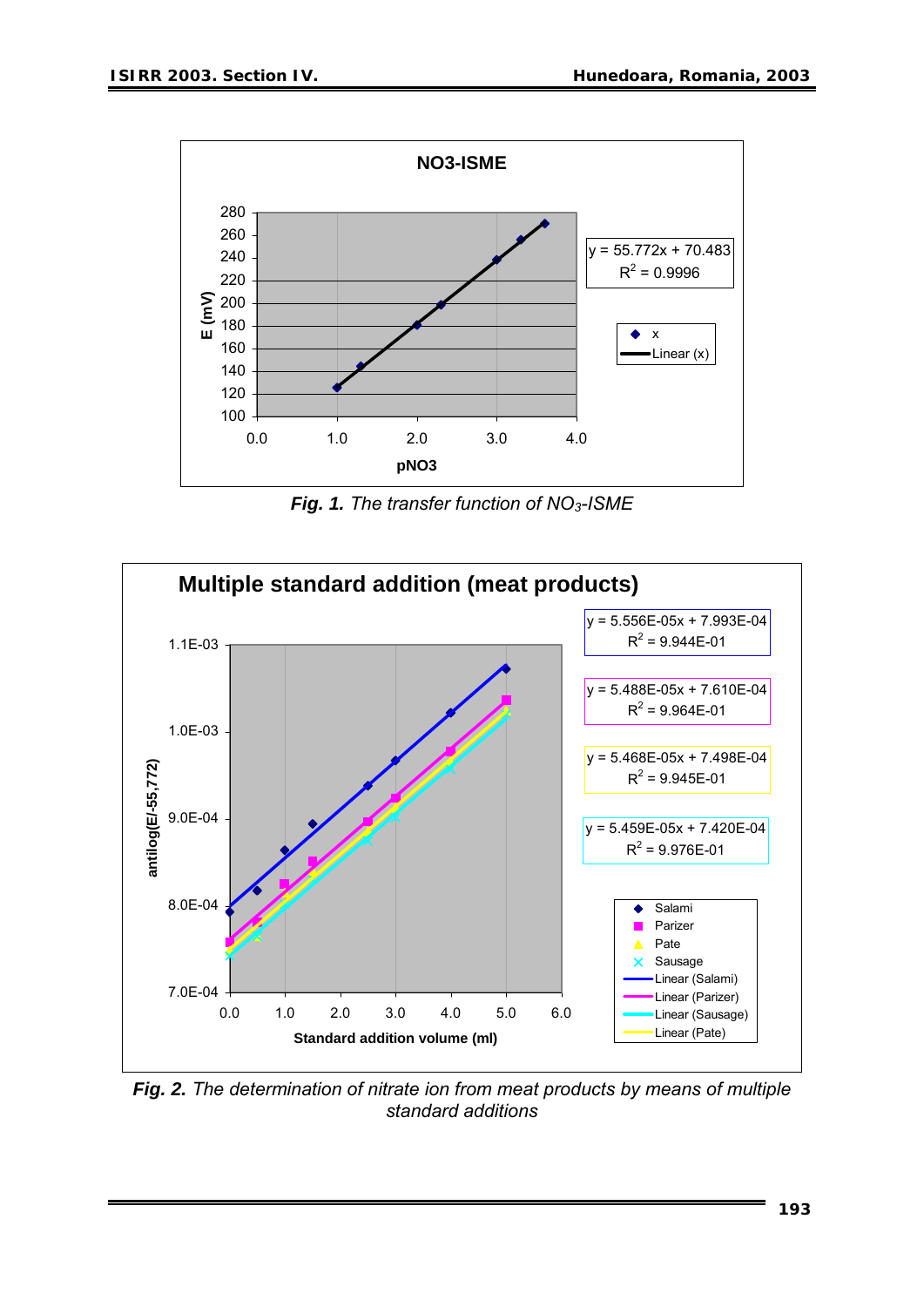

*Fig. 3. Spectrophotometric curve for the determination of Nitrate ion with brucine* 

*HPLC method* for chromatographic determination of nitrate from meat, based on 50µL aqueous samples, and the results are illustrated in figure 4:



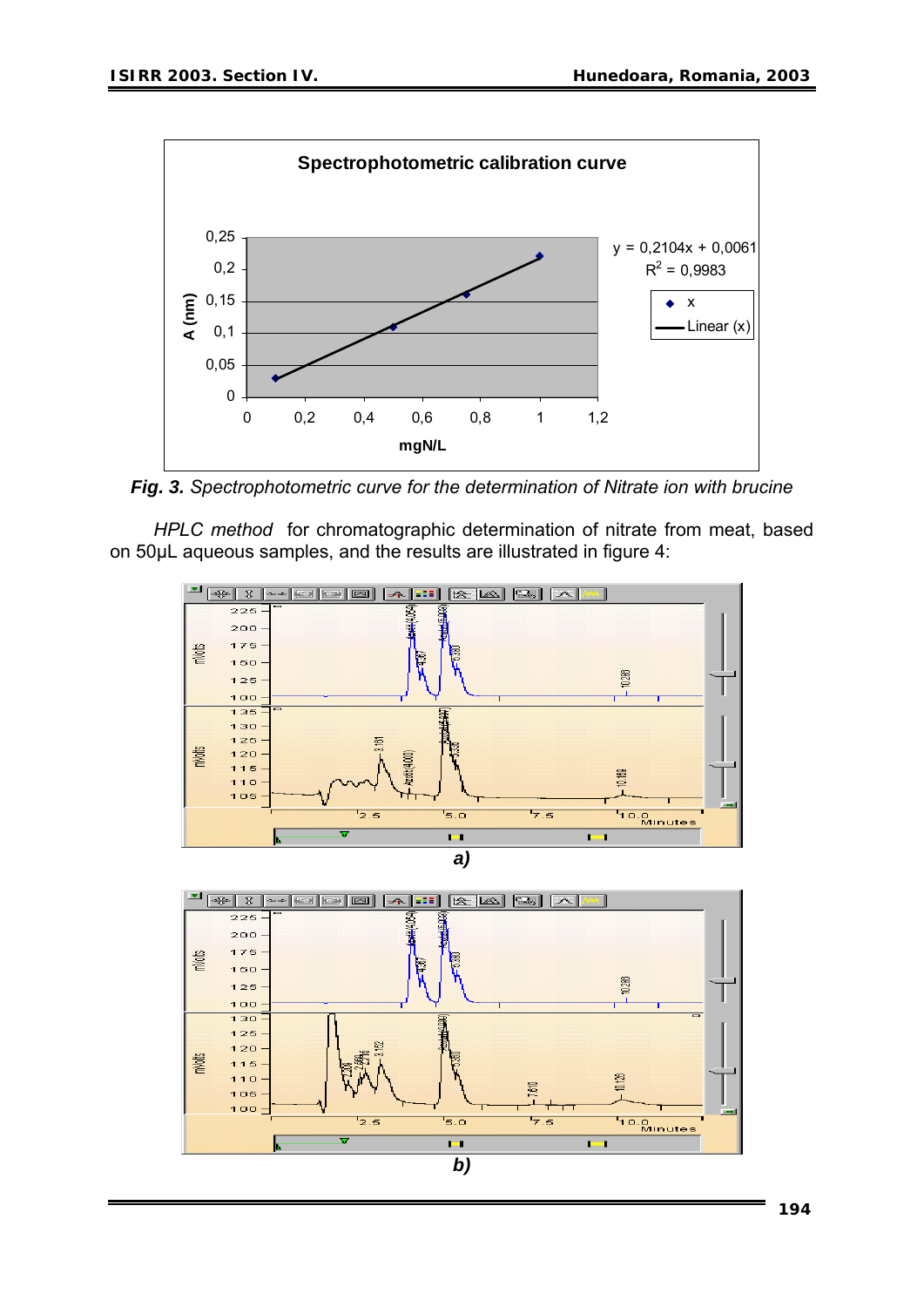



*flow of mobile phase: 1 ml/min.* 

Comparative results at the determination of nitrate ion (mg NO /kg meat) by all the t hree methods: potentiometric, spectrophotometric and chromatographic, are presented in table 1:

| Meat product | <b>Potentiometric</b> | <b>Spectrophotometric</b> | <b>HPLC</b> |
|--------------|-----------------------|---------------------------|-------------|
| Salami       | $713.6 \pm 3.1$       | $713.5 \pm 9.8$           | 716.4       |
| Pate         | $680.2 \pm 2.3$       | 681.3 $\pm$ 9.1           | 682.9       |
| Parizer      | $687.8 \pm 2.5$       | 689.7 $\pm$ 9.4           | 686.8       |
| Sausage      | $674.2 \pm 2.1$       | 668.6 $\pm$ 8.7           | 675.6       |

*Table 1.* Nitrate content in different meat products